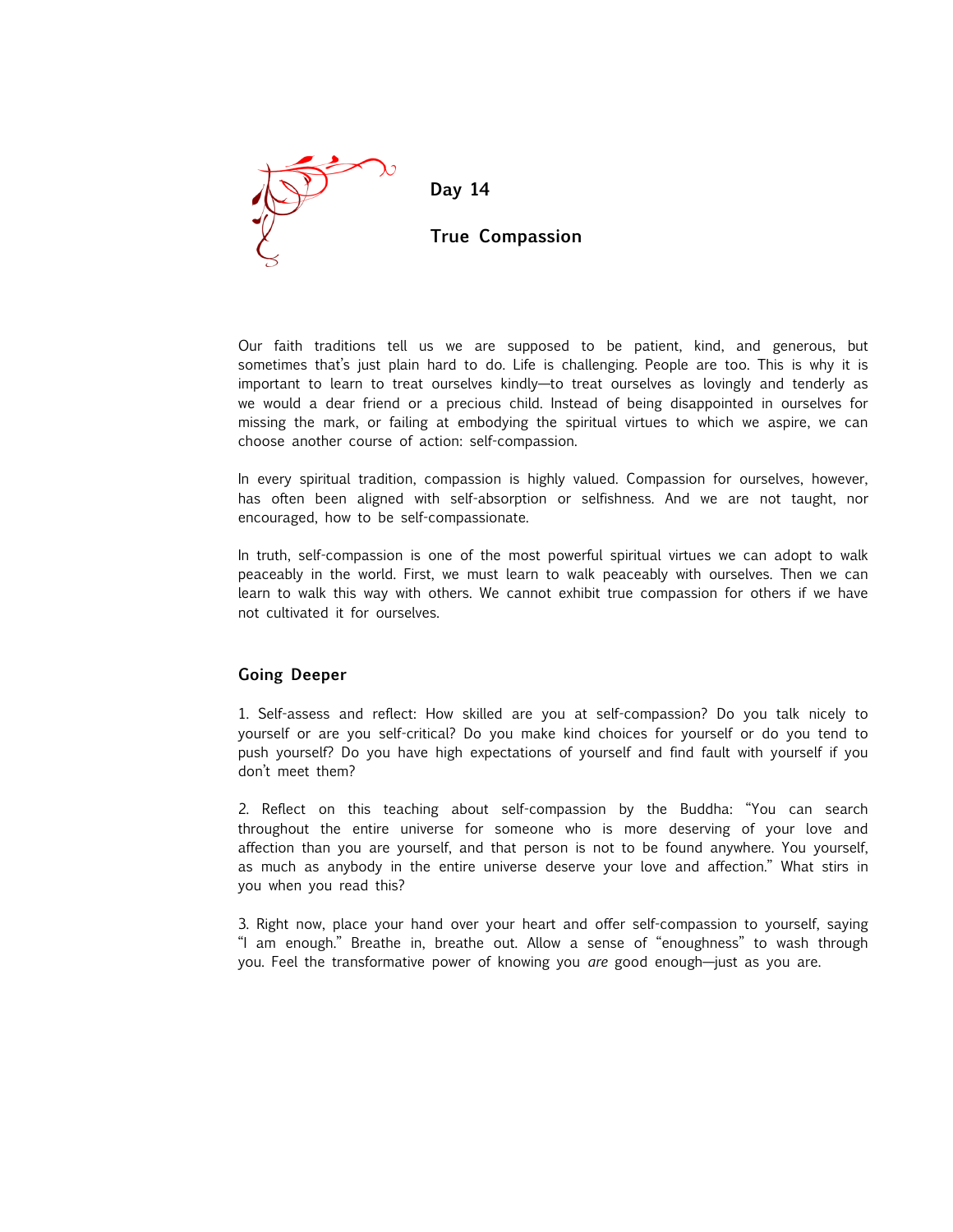Inner Listening

# Knowing

Self-compassion opens my heart to myself in a kind and loving way. It routs out feelings of selfishness, deservedness, and guilt. When I am tender with myself, I can be more gentle with others.

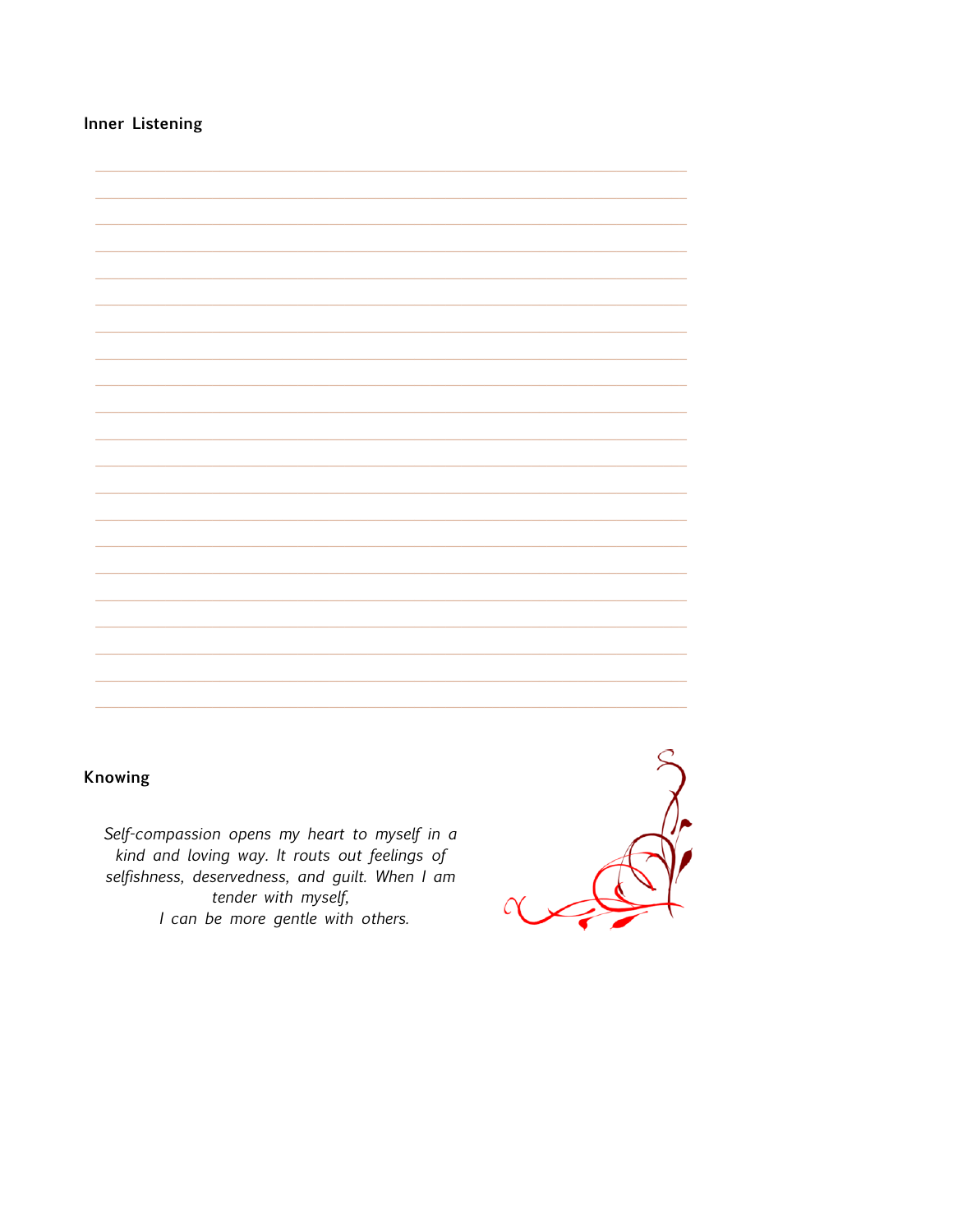

**Day 26**

### **Opening Up, Letting Go**

Sometimes our minds feel rigid and tight, too full of conversation, input, and chatter. As our technology-based society continues to pick up pace, offering us unlimited data and boundless opportunities to do more, life can begin to feel overwhelming. I call this feeling the "too-muchness of life."

When we feel that life is too much, we know that it would be good for us to turn inwardget still, pray, or meditate—but our mind and body are moving too quickly to do so. It is wise at times like these to give ourselves time and space to settle down. When the mind feels tight like a steel band, the body responding with tension, consider taking yourself to the edge, literally, to a place whose geography is spacious—vast, boundless and open.

You can do this by placing yourself in the healing hands of Mother Nature. Stand on the top of a hill or mountain so you have a wide view. Go to the shore and stand at the ocean's edge. No mountain, no shore? Gaze at a rolling landscape. Focus on the horizon and locate the place where the sky meets the land. Turn your face to the sweeping blue sky. Allow the vastness of the universe to open you to feelings of interior spaciousness.

#### **Going Deeper**

1. When we are feeling shut down, it is up to us to open wide. Brain Gym experts tell us that every twenty minutes we should shift our focus from what we are concentrating on up close to that of a visual landscape. This reboots the brain, balances its functions, and brings the body-mind back into good working order.

2. To open up: The Creator has placed within our glance the perfect tools for opening to inner peace through spaciousness: sky, mountains, shore and horizon. Place yourself in one of these and stand tall. Close your eyes. Open your arms wide, bend back a little, and open some more. Expand your heart center. Turn your face to the sky. Breathe.

3. To let go: Prayerfully invite the Divine One to enter your heart. Release what constrains or burdens you. Let it all go. Allow waves of release to wash over you. Give thanks for the bounty of nature, for the power of open spaces to restore and rejuvenate you.